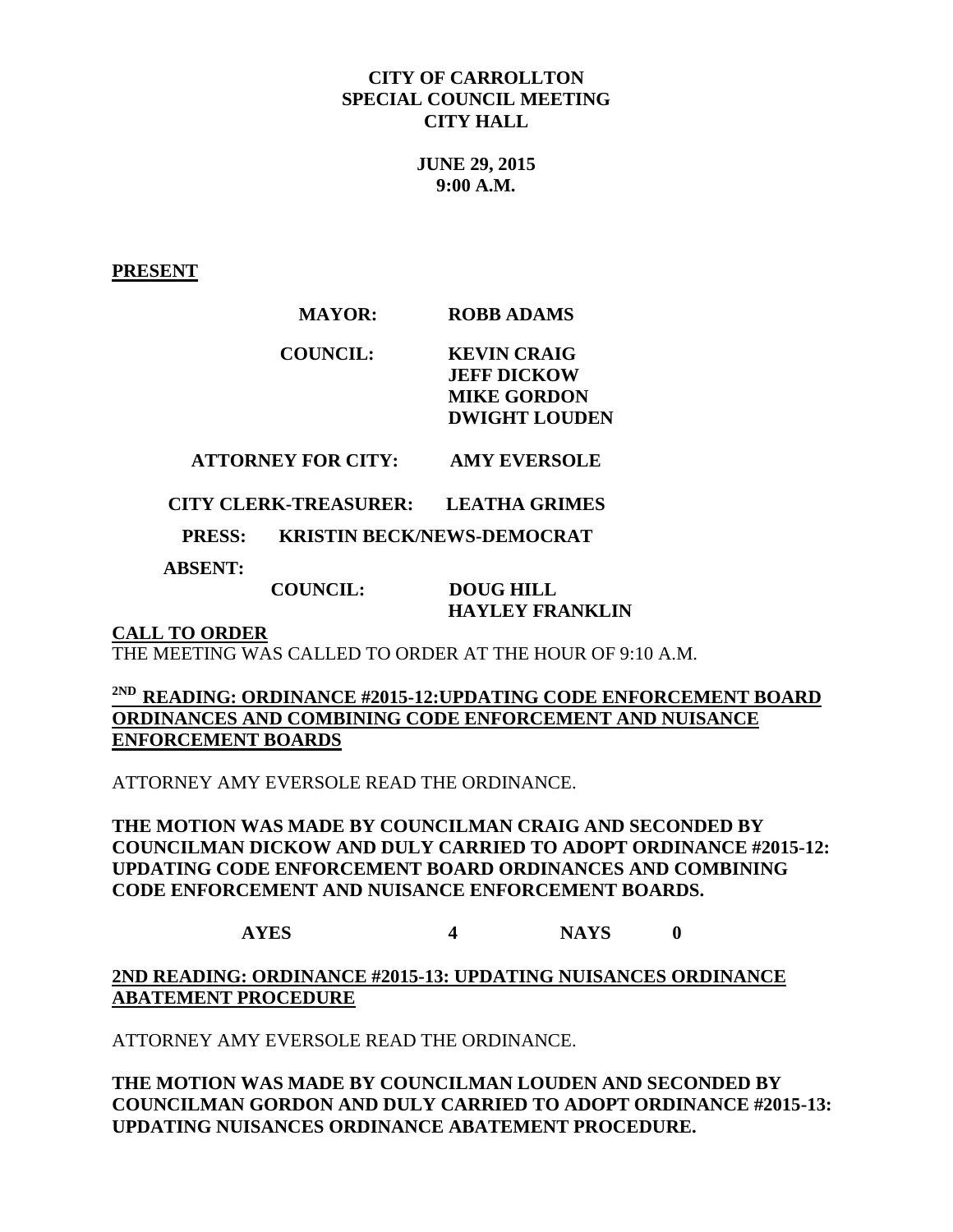**AYES 4 NAYS 0**

# **2 ND READING: ORDINANCE #2015-14: UPDATING NUISANCES ORDINANCE 92.03 CERTAIN CONDITIONS DECLARED A NUISANCE**

ATTORNEY AMY EVERSOLE READ THE ORDINANCE.

**THE MOTION WAS MADE BY COUNCILMAN DICKOW AND SECONDED BY COUNCILMAN GORDON AND DULY CARRIED TO ADOPT ORDINANCE #2015-14: UPDATING NUISANCES ORDINANCE 92.03 CERTAIN CONDITIONS DECLARED A NUISANCE.**

**AYES 4 NAYS 0**

**2ND READING: ORDINANCE #2015-15: UPDATING NUISANCES ORDINANCE 92.99 PENALTY**

ATTORNEY AMY EVERSOLE READ THE ORDINANCE.

### **THE MOTION WAS MADE BY COUNCILMAN CRAIG AND SECONDED BY COUNCILMAN LOUDEN AND DULY CARRIED TO ADOPT ORDINANCE #2015-15: UPDATING NUISANCES ORDINANCE 92.99 PENALTY.**

# **AYES 4 NAYS 0**

#### **APPROVAL OF SALARY INCREASE FOR UTILITIES MANAGER**

MAYOR ADAMS SAID THAT HE HAD RECEIVED A RECOMMENDATION FROM THE UTILITIES COMMISSION TO GIVE BILL OSBORNE, UTILITIES MANAGER, A 3% SALARY INCREASE FOR FY15-16.

**THE MOTION WAS MADE BY COUNCILMAN LOUDEN AND SECONDED BY COUNCILMAN GORDON AND DULY CARRIED TO APPROVE THE RECOMMENDATION OF THE UTILITIES COMMISSION TO GIVE THE UTILITIES MANAGER A 3% SALARY INCREASE FOR FY15-16.**

# **AYES 4 NAYS 0**

**APPROVAL OF ACCOUNTS PAID/PAYABLE FOR JUNE 24 THROUGH JUNE 26,2015 THE MOTION WAS MADE BY COUNCILMAN CRAIG AND SECONDED BY COUNCILMAN DICKOW AND DULY CARRIED TO APPROVE ACCOUNTS PAID/PAYABLE FOR JUNE 24 THROUGH JUNE 26, 2015.**

**AYES 4 NAYS 0**